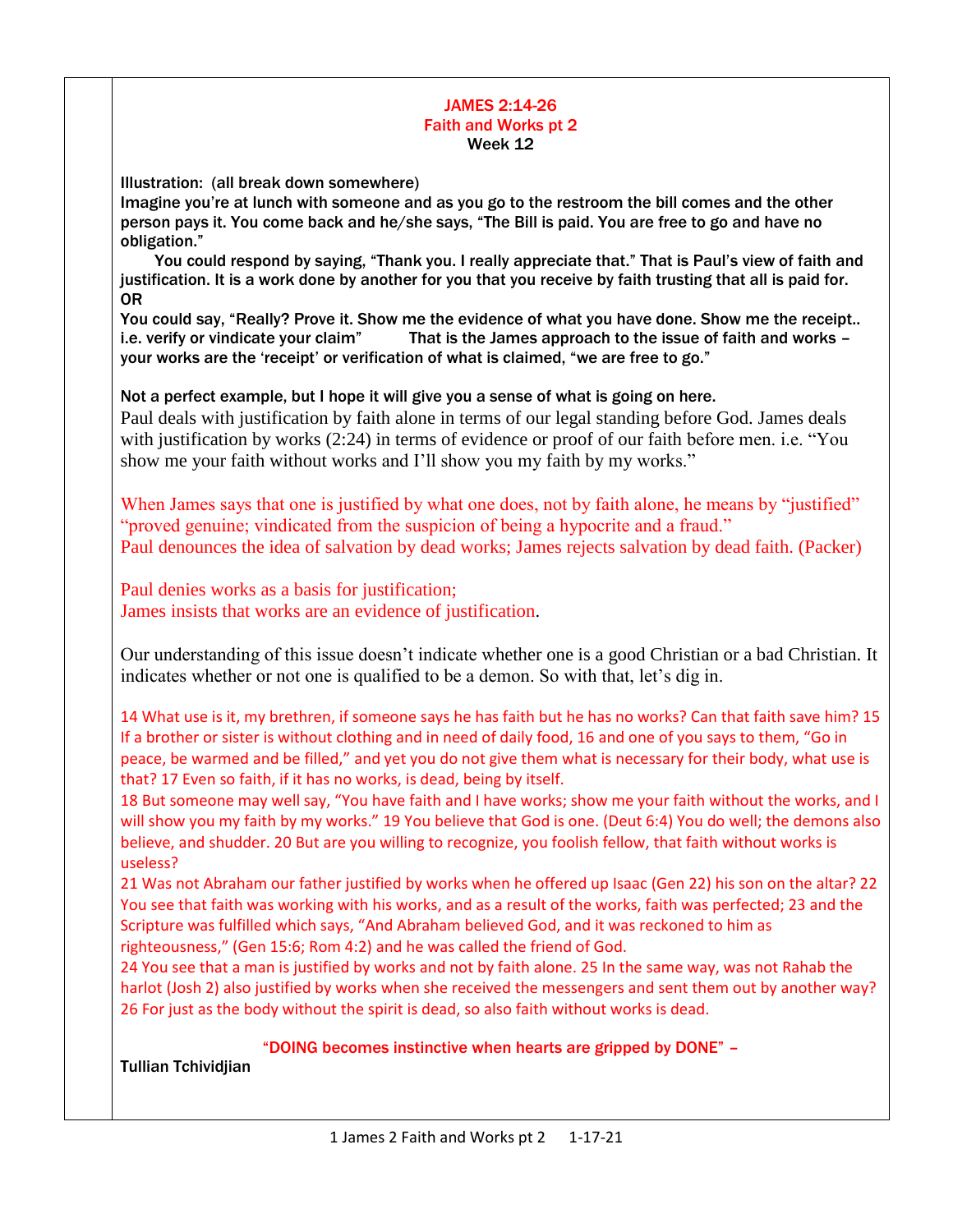What James and Paul show in different ways is that Faith and works can be distinguished but not separated. Works are not to be identified as; faith' itself. Works are the fruit of faith, not the essence of faith. Faith is the empty hand that takes hold of Christ and His perfect obedience. Paul deals with– faith v no faith James deals with – dead faith v living faith - profession/empty confession/mental assent vs life changing trust. JAMES ILLUSTRATES GOOD WORKS vs Dead Faith v. 14 -17 dead faith is seen in EMPTY COMPASSION. Here he gives an illustration of what real faith would look like compared to a dead faith. The audience is in a context of need in the church, yet the one "says" – go in peace, be warm – concern with no action. THAT IS NOT REAL CONCERN. Genuine compassion acts in ways to meet the need. This claim to care is useless. "Saving faith results in a distinctive life. A thing as potent as the new birth, if it has taken place, cannot be hidden; it cannot fail to make its presence felt. To have the life of God in us and to remain unchanged is unthinkable." Alec Motyer The problem that James is addressing isn't "this person lacks works." The person lacks that which gives rise to works – faith. The problem is that this person lacks a living faith.. (C.J.Mahaney) "James is not arguing that works must be added to faith. His point is that genuine biblical faith will inevitably be characterized by works." Doug Moo V 18-19 – EMPTY CONFESSION. Less compelling than demon faith. At least the demons shudder. James is addressing a misconception about the nature of faith – a mere intellectual assent to an idea- (notitia plus assensus) v. 19. Such pure doctrinal faith simply qualifies one to be a demon. Matt 8:28When He came to the other side into the country of the Gadarenes, two men who were demonpossessed met Him as they were coming out of the tombs. *They were* so extremely violent that no one could pass by that way. 29And they cried out, saying, "What business do we have with each other, Son of God? Have You come here to torment us before the time?" John 7:6ff James does the 'go big or go home' approach and compares the dead faith of a sound profession to demons. You are qualified to be a demon. If this were a boxing match James might be penalized for a low blow. I dare say he gets their attention. Perhaps he learned this from his older brother, Jesus, who called out Peter by saying, "Get thee behind me Satan." For James, the demons illustrate the poverty of a mere intellectual assent. He could have used a less startling comparison but he wants to show that this is serious business. An 'orthodox' profession is not saving faith if it is not accompanied by a change life. Even though the demons shudder their faith is useless. As is faith without works. 2. THE TRAJECTORY OF GOOD WORKS Not a monastic personal piety view of good works.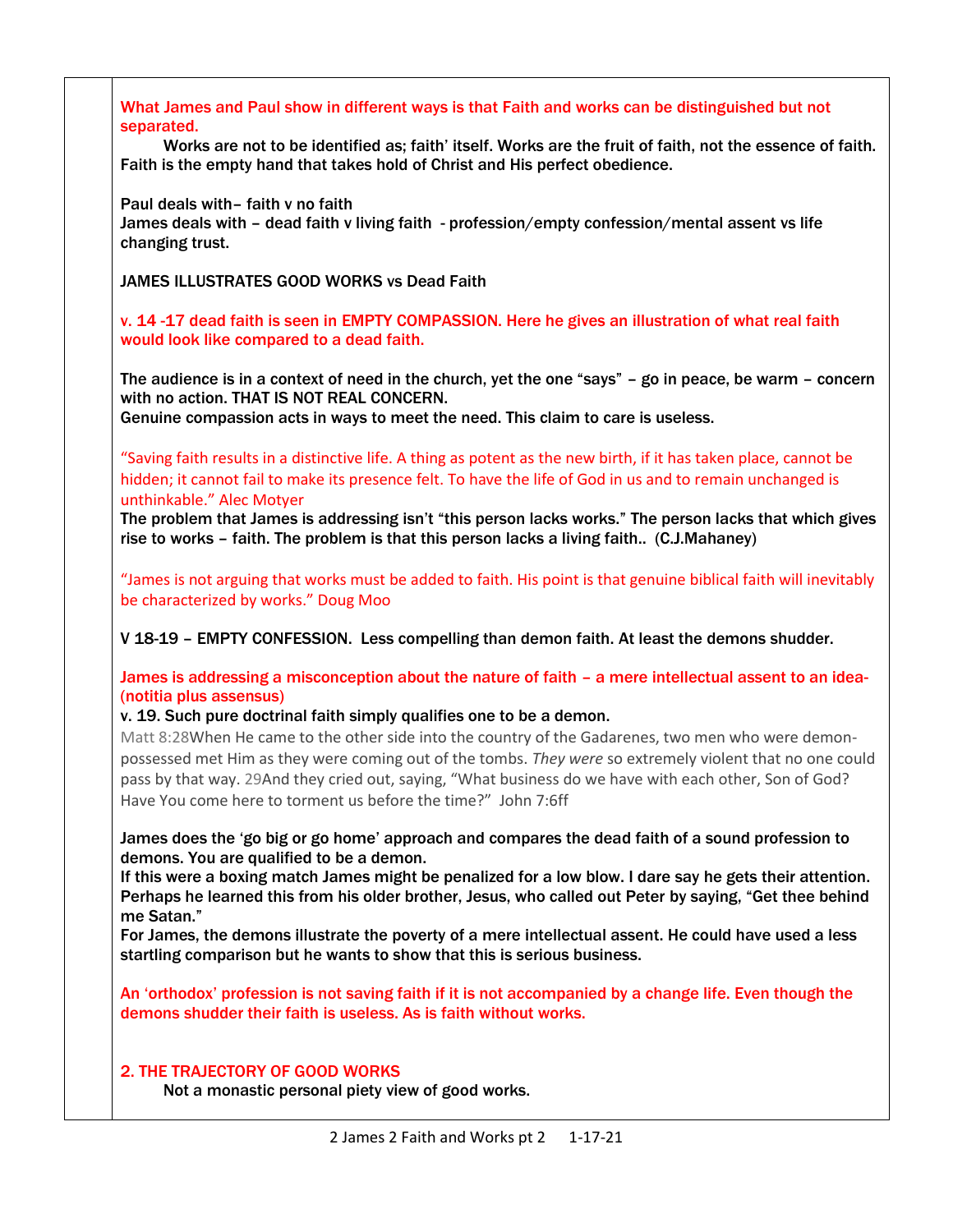| James describes works of public service. V 15-16 Works are outwardly directed.                                 |
|----------------------------------------------------------------------------------------------------------------|
| James doesn't focus on private inward spirituality.                                                            |
| James 1:27 (widows, orphans) similar outward focus of spiritual life - takes us into the messy lives of        |
| others.                                                                                                        |
|                                                                                                                |
| Thinking less of self and more of others is a way to grow spiritually.                                         |
|                                                                                                                |
| This does not negate the importance of private spiritual formation - memorization and meditation.              |
| I have repeated that theme many times in the past 7 years, and it should not be ignored.                       |
|                                                                                                                |
| Our natural tendency is to focus on ourselves. We don't have to be taught that. It just happens.               |
| James shows us that a full-orbed maturity has an outward face as well.                                         |
|                                                                                                                |
| Even as Christians we can focus on what we do rather than focusing on Christ's life, His obedience for         |
| us.                                                                                                            |
|                                                                                                                |
| Christianity is not about our self-improvement. If it were, we'd all be in deep weeds.                         |
|                                                                                                                |
| When it becomes more about "me and my holiness" instead of Christ and His holiness, I don't grow.              |
| We only "get better" when we stop fixating on getting better.                                                  |
|                                                                                                                |
| Our private prayer life indicates if we are internally focused or not.                                         |
| Our greatest need is to focus more on Christ than on ourselves.                                                |
|                                                                                                                |
| John Owen - Every gaze you take of yourself, take 10 of Jesus."                                                |
|                                                                                                                |
| Paul shows this in Eph 3: prayer. When we stand in the middle of God's love, it will spill out toward          |
| others.                                                                                                        |
| We glorify God through humble reliance on Him and by enjoying him.                                             |
|                                                                                                                |
| THE FOUNDATION OF GOOD WORKS- Faith                                                                            |
| <b>Gen 22 sacrifice of Isaac</b>                                                                               |
|                                                                                                                |
| Josh 2 - Rahab and spies                                                                                       |
| In each case there was a profession of faith prior to the exploit of faith. It was faith that propelled their  |
| good works.                                                                                                    |
|                                                                                                                |
| Once you are free from having to do anything, because of the all-sufficient work of Christ, you are free to    |
| do everything.                                                                                                 |
| What are you going to do now that you don't have to do anything?                                               |
| There is nothing that we add to the work of Christ.                                                            |
|                                                                                                                |
| A case of pure 100 proof grace makes us diligent in good works - Titus 2                                       |
| Titus 2:                                                                                                       |
| 11 For the grace of God has appeared, bringing salvation to all men, 12 instructing us to deny ungodliness     |
| and worldly desires and to live sensibly, righteously and godly in the present age, 13 looking for the blessed |
|                                                                                                                |
| hope and the appearing of the glory of our great God and Savior, Christ Jesus, 14 who gave Himself for us to   |
| redeem us from every lawless deed, and to purify for Himself a people for His own possession, zealous for      |
| good deeds.                                                                                                    |
|                                                                                                                |
| Good works flow naturally from a heart that is gripped by the free love of God.                                |
|                                                                                                                |
| Failure to do good works happens not when we think too much of grace, but when we think too little of          |
|                                                                                                                |
| grace.                                                                                                         |
| The fear of the Roman Church during the Reformation was that if you tell people that salvation is free         |
| by grace alone through faith alone in Christ alone, then it would open a floodgate of iniquity.                |
|                                                                                                                |
| <b>Chalmers</b>                                                                                                |
|                                                                                                                |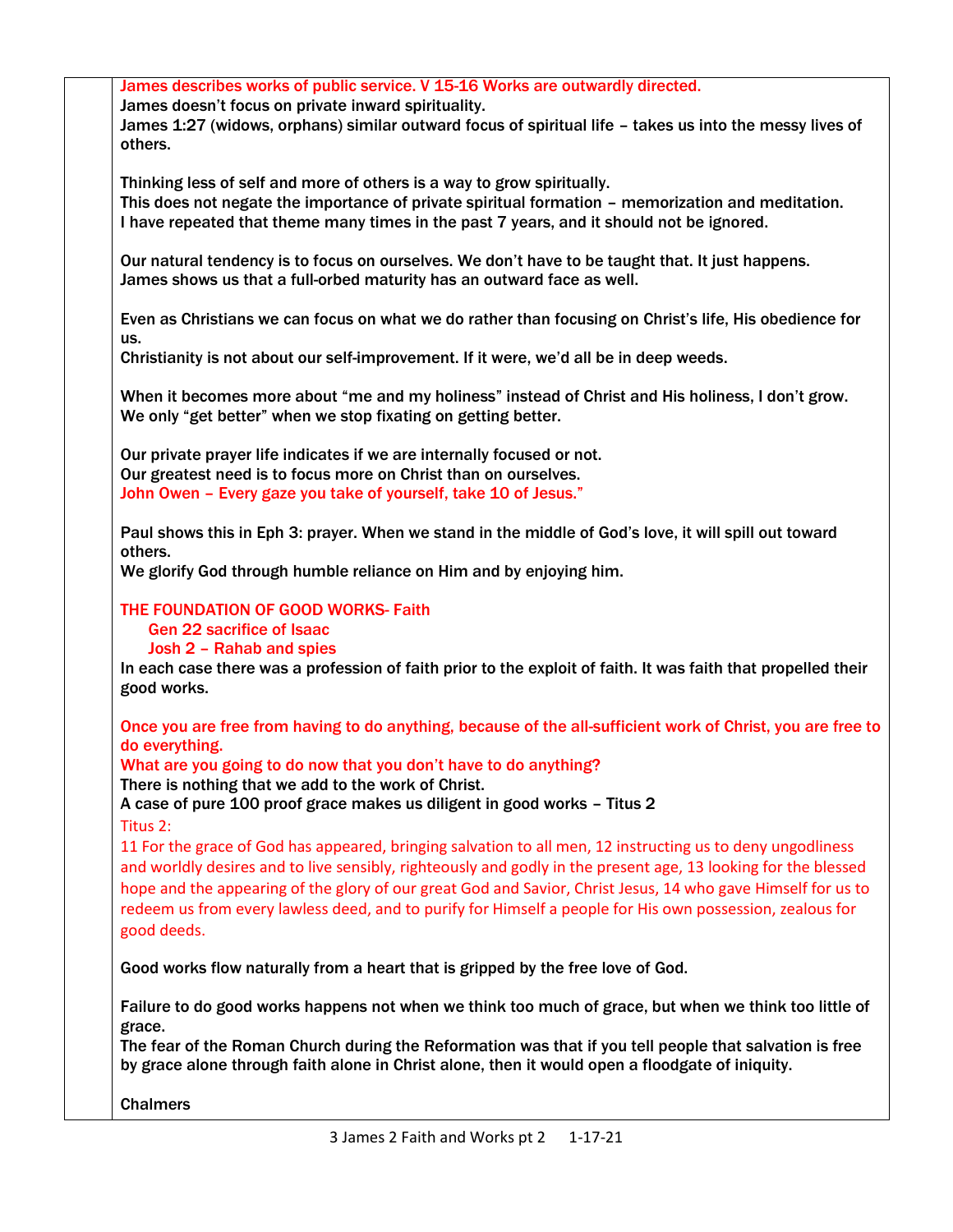| Salvation by grace, salvation by free grace, salvation not by works but according to the mercy of God<br>is indispensabletogodliness. Retain a single shred or fragment of legality with the Gospeland you take<br>away the power of the Gospel to melt and conciliate. For this purpose, the freer it is, the better it is. That<br>very peculiarity which so many dread as the germ of Antinomianism [lawlessness], is, in fact, the germ of a<br>new spirit, and a new inclination against it                                                                                                                                                                                                                                                      |
|-------------------------------------------------------------------------------------------------------------------------------------------------------------------------------------------------------------------------------------------------------------------------------------------------------------------------------------------------------------------------------------------------------------------------------------------------------------------------------------------------------------------------------------------------------------------------------------------------------------------------------------------------------------------------------------------------------------------------------------------------------|
| "The more we know we are accepted, the more successfully we begin to grow. Love is a far better stimulus<br>than threat or pressure. "Brennan Manning                                                                                                                                                                                                                                                                                                                                                                                                                                                                                                                                                                                                 |
| James moves on to ILLUSTRATE HIS POINT<br>v. 21-25 - Two illustrations - Abraham and Rahab - faith displayed by genuine obedience.<br>Gen 22 obedience of sacrifice - faith and works go together. The obedience of Gen 22 is founded on<br>the faith of Gen 15.                                                                                                                                                                                                                                                                                                                                                                                                                                                                                      |
| Paul Rom 4, Gal 3 uses Abraham in Genesis 15 as example of justification by faith<br>James uses Gen 22 to show how real faith issues into obedience. (sacrifice of Isaac)                                                                                                                                                                                                                                                                                                                                                                                                                                                                                                                                                                             |
| v. 24 easy to misunderstand if there is no context- the reference is to dead faith of one who "says he<br>has faith", but has no works.                                                                                                                                                                                                                                                                                                                                                                                                                                                                                                                                                                                                               |
| v. 25 - A surprising example - Rahab. James could have chosen many other examples but went with<br>this Canaanite prostitute. One might call her "The Happy Hooker."                                                                                                                                                                                                                                                                                                                                                                                                                                                                                                                                                                                  |
| Saving faith can be found in a patriarch or a prostitute. Neither is sinless, but both demonstrate the<br>reality of genuine faith which is displayed through works of obedience.                                                                                                                                                                                                                                                                                                                                                                                                                                                                                                                                                                     |
| Josh 2 is where we hear her profession of faith that led to the obedience of faith. She believed and<br>acted, even risking her life. Why?? She had genuine faith.<br>Genuine faith is an active faith                                                                                                                                                                                                                                                                                                                                                                                                                                                                                                                                                |
| "He designedly put together two persons so different in their character, in order more clearly to show that<br>no one, whatever may have been his or her condition, nation, or class in society, has ever been counted<br>righteous without good works." John Calvin                                                                                                                                                                                                                                                                                                                                                                                                                                                                                  |
| v. 26 premise repeated - faith without works is dead.                                                                                                                                                                                                                                                                                                                                                                                                                                                                                                                                                                                                                                                                                                 |
| <b>APPLICATION:</b><br>Likely that you know someone who has made a profession but there doesn't seem to be any real<br>change of life, affections, or priorities.                                                                                                                                                                                                                                                                                                                                                                                                                                                                                                                                                                                     |
| "It may be that a passionate desire to make the gospel attractive and non-offensive and the church user<br>friendly and influential has corrupted our fidelity to biblical truth and ethical methodology. The theology<br>so popular in many of today's churches differs significantly from historic Christian teaching. The new<br>theological wrinkle offers quick and permanent assurance of salvation in response to an easily<br>professed belief while at the same time allowing the convert to live indefinitely with contempt for<br>Christ's teaching. Such flaccidity thereby permits the professing Christian to remain in a lifestyle<br>indistinguishable from that of the unregenerate yet confident in eternal salvation." James Boice |
| What is all too common in our world today was an issue with the audience of this letter from James.<br>There is nothing new under the sun.                                                                                                                                                                                                                                                                                                                                                                                                                                                                                                                                                                                                            |
| Is there someone with whom you need to have a difficult but important conversation? Perhaps you may<br>need to have that conversation with yourself.                                                                                                                                                                                                                                                                                                                                                                                                                                                                                                                                                                                                  |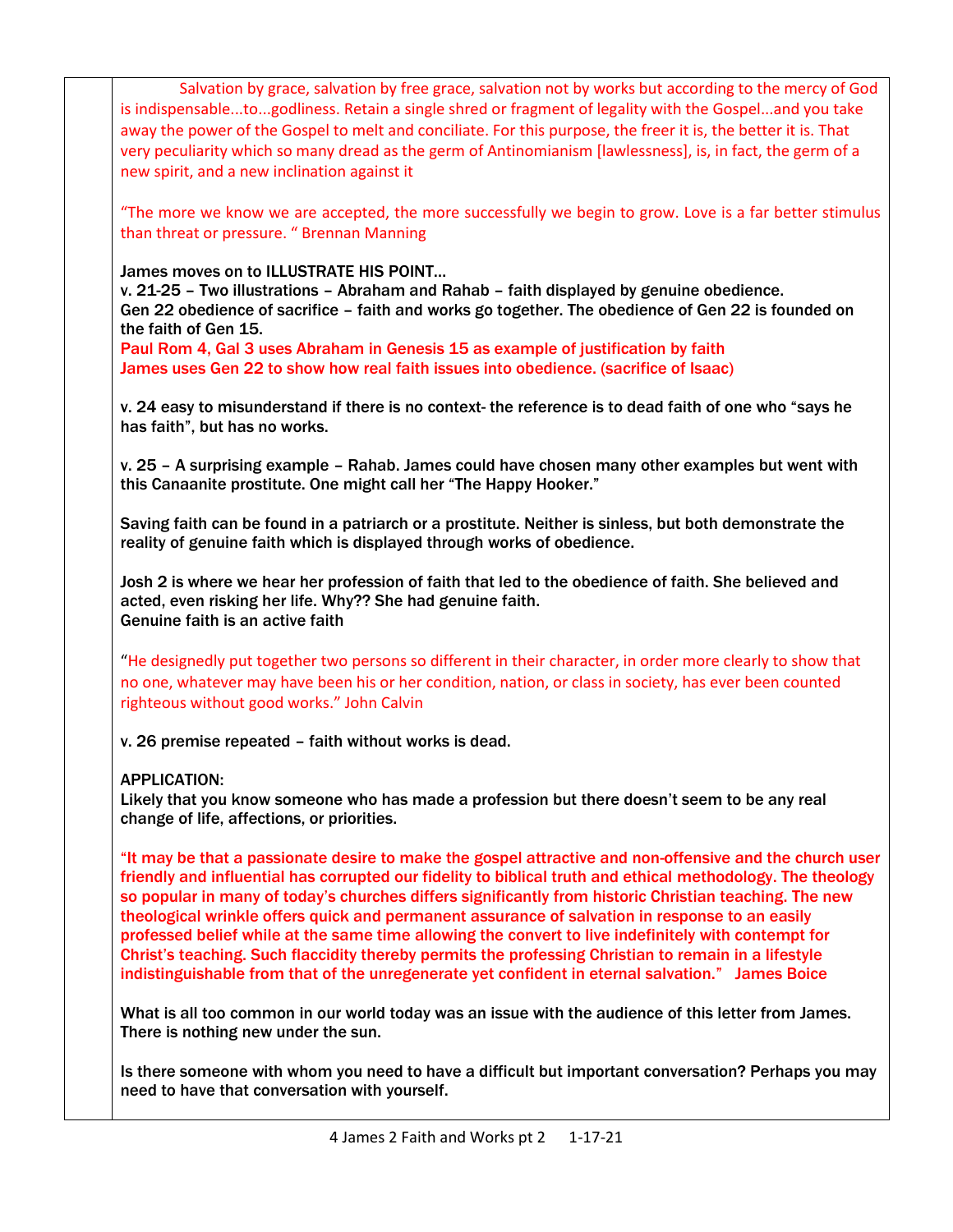9 Marks – How do I loving confront someone who claims to be converted but lives like a non-Christian [https://www.9marks.org/answer/how-do-i-lovingly-confront-someone-who-claims-be-converted-who](https://www.9marks.org/answer/how-do-i-lovingly-confront-someone-who-claims-be-converted-who-lives-non-christian/)[lives-non-christian/](https://www.9marks.org/answer/how-do-i-lovingly-confront-someone-who-claims-be-converted-who-lives-non-christian/)

I know a well-known pastor who had to have such a conversation with a college age son many years ago. The response wasn't immediate but a bit later the son did come to genuine faith.

-Pray for yourself and the other person.

-Speak the truth in love (Eph. 4:15).

-Point them to the Scriptures..

-Question them gently.

-Remind them of their profession of faith and baptism. Remind them of the gospel.

-Urge them to consider eternity. Remind them that their eternal joy or condemnation is at stake (Ps. 49; Matt. 25:31-46).

We need to care enough about them to have this conversation because there are eternal implications. Speak humbly and gently having experienced the gentleness of Christ yourself.

Don't speak from a place of moral superiority, although you shouldn't be surprised if that charge is leveled at you. These are not easy conversations. Remember this, a person's first response is rarely his or her last response.

"I pray the Lord to give you a gentle and loving spirit towards all men, and a practical conviction that grace alone has made you to differ. It is easy to acknowledge this in words, but it is a great thing to act suitably to such an acknowledgement." John Newton

Think about that, Amen